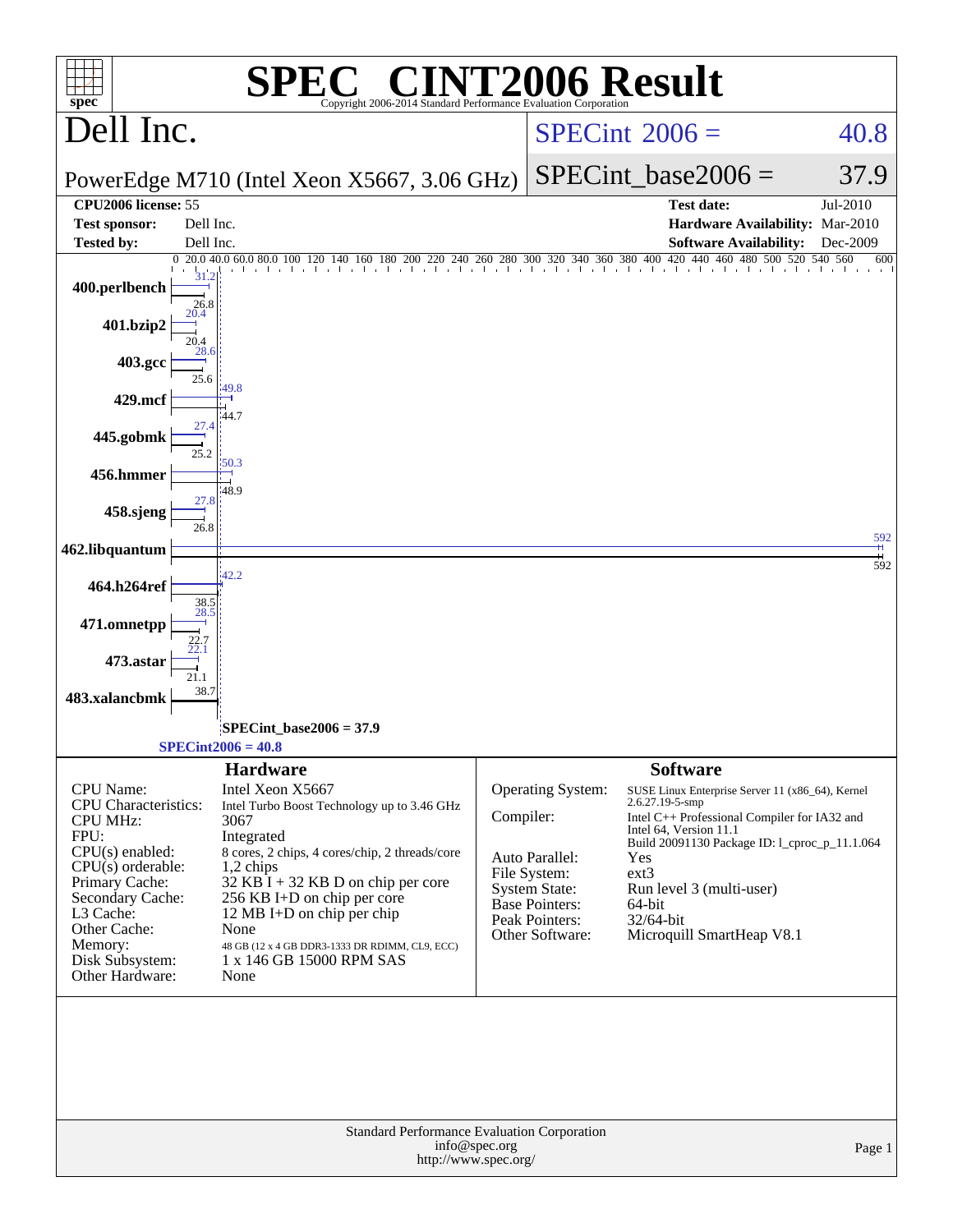

# **[SPEC CINT2006 Result](http://www.spec.org/auto/cpu2006/Docs/result-fields.html#SPECCINT2006Result)**

# Dell Inc.

### $SPECint2006 = 40.8$  $SPECint2006 = 40.8$

PowerEdge M710 (Intel Xeon X5667, 3.06 GHz)

**[CPU2006 license:](http://www.spec.org/auto/cpu2006/Docs/result-fields.html#CPU2006license)** 55 **[Test date:](http://www.spec.org/auto/cpu2006/Docs/result-fields.html#Testdate)** Jul-2010 **[Test sponsor:](http://www.spec.org/auto/cpu2006/Docs/result-fields.html#Testsponsor)** Dell Inc. **[Hardware Availability:](http://www.spec.org/auto/cpu2006/Docs/result-fields.html#HardwareAvailability)** Mar-2010 **[Tested by:](http://www.spec.org/auto/cpu2006/Docs/result-fields.html#Testedby)** Dell Inc. **[Software Availability:](http://www.spec.org/auto/cpu2006/Docs/result-fields.html#SoftwareAvailability)** Dec-2009

 $SPECTnt\_base2006 = 37.9$ 

### **[Results Table](http://www.spec.org/auto/cpu2006/Docs/result-fields.html#ResultsTable)**

|                    |                |              |                | <b>Base</b> |                |              |                |              | <b>Peak</b>    |              |                |              |
|--------------------|----------------|--------------|----------------|-------------|----------------|--------------|----------------|--------------|----------------|--------------|----------------|--------------|
| <b>Benchmark</b>   | <b>Seconds</b> | <b>Ratio</b> | <b>Seconds</b> | Ratio       | <b>Seconds</b> | <b>Ratio</b> | <b>Seconds</b> | <b>Ratio</b> | <b>Seconds</b> | <b>Ratio</b> | <b>Seconds</b> | <b>Ratio</b> |
| 400.perlbench      | 364            | 26.8         | 364            | 26.8        | 363            | 26.9         | 313            | 31.2         | 313            | 31.2         | 313            | 31.2         |
| 401.bzip2          | 473            | 20.4         | 474            | 20.4        | 474            | 20.4         | 473            | 20.4         | 473            | 20.4         | 473            | 20.4         |
| $403.\mathrm{gcc}$ | 314            | 25.6         | 314            | 25.6        | 314            | 25.6         | 282            | 28.6         | 281            | 28.6         | 282            | 28.6         |
| $429$ .mcf         | 204            | 44.7         | 204            | 44.7        | 204            | 44.7         | 183            | <u>49.8</u>  | 184            | 49.6         | 182            | 50.0         |
| $445$ .gobmk       | 416            | 25.2         | 415            | 25.3        | 416            | 25.2         | 382            | 27.4         | 383            | 27.4         | 383            | 27.4         |
| $456.$ hmmer       | 191            | 48.9         | 192            | 48.5        | 191            | 49.0         | 185            | 50.4         | 185            | 50.3         | 186            | 50.3         |
| $458$ .sjeng       | 452            | 26.8         | 452            | 26.8        | 453            | 26.7         | 437            | 27.7         | 436            | 27.8         | 436            | 27.8         |
| 462.libquantum     | 35.0           | 592          | 35.0           | 592         | 35.2           | 588          | 35.2           | 588          | 35.0           | 592          | 35.0           | 592          |
| 464.h264ref        | 576            | 38.4         | 574            | 38.5        | 572            | 38.7         | 525            | 42.2         | 524            | 42.2         | 526            | 42.1         |
| 471.omnetpp        | 276            | 22.7         | 276            | 22.6        | 276            | 22.7         | 219            | 28.5         | 220            | 28.5         | 219            | 28.5         |
| $ 473$ . astar     | 332            | 21.1         | 332            | 21.1        | 331            | 21.2         | 318            | 22.1         | 318            | 22.1         | 319            | 22.0         |
| 483.xalancbmk      | <u> 178</u>    | 38.7         | 179            | 38.6        | 178            | 38.8         | <u>178</u>     | 38.7         | 179            | 38.6         | 178            | 38.8         |

Results appear in the [order in which they were run.](http://www.spec.org/auto/cpu2006/Docs/result-fields.html#RunOrder) Bold underlined text [indicates a median measurement.](http://www.spec.org/auto/cpu2006/Docs/result-fields.html#Median)

### **[Operating System Notes](http://www.spec.org/auto/cpu2006/Docs/result-fields.html#OperatingSystemNotes)**

'ulimit -s unlimited' was used to set the stacksize to unlimited prior to run

### **[Platform Notes](http://www.spec.org/auto/cpu2006/Docs/result-fields.html#PlatformNotes)**

 BIOS Settings: Power Management = Maximum Performance (Default = Active Power Controller) Data Reuse = Disabled (Default = Enabled)

### **[General Notes](http://www.spec.org/auto/cpu2006/Docs/result-fields.html#GeneralNotes)**

 Binaries were compiled on SLES 10 with Binutils 2.18.50.0.7.20080502 OMP\_NUM\_THREADS set to number of cores KMP\_AFFINITY set to granularity=fine,scatter

### **[Base Compiler Invocation](http://www.spec.org/auto/cpu2006/Docs/result-fields.html#BaseCompilerInvocation)**

[C benchmarks](http://www.spec.org/auto/cpu2006/Docs/result-fields.html#Cbenchmarks): [icc -m64](http://www.spec.org/cpu2006/results/res2010q3/cpu2006-20100719-12584.flags.html#user_CCbase_intel_icc_64bit_f346026e86af2a669e726fe758c88044)

[C++ benchmarks:](http://www.spec.org/auto/cpu2006/Docs/result-fields.html#CXXbenchmarks) [icpc -m64](http://www.spec.org/cpu2006/results/res2010q3/cpu2006-20100719-12584.flags.html#user_CXXbase_intel_icpc_64bit_fc66a5337ce925472a5c54ad6a0de310)

> Standard Performance Evaluation Corporation [info@spec.org](mailto:info@spec.org) <http://www.spec.org/>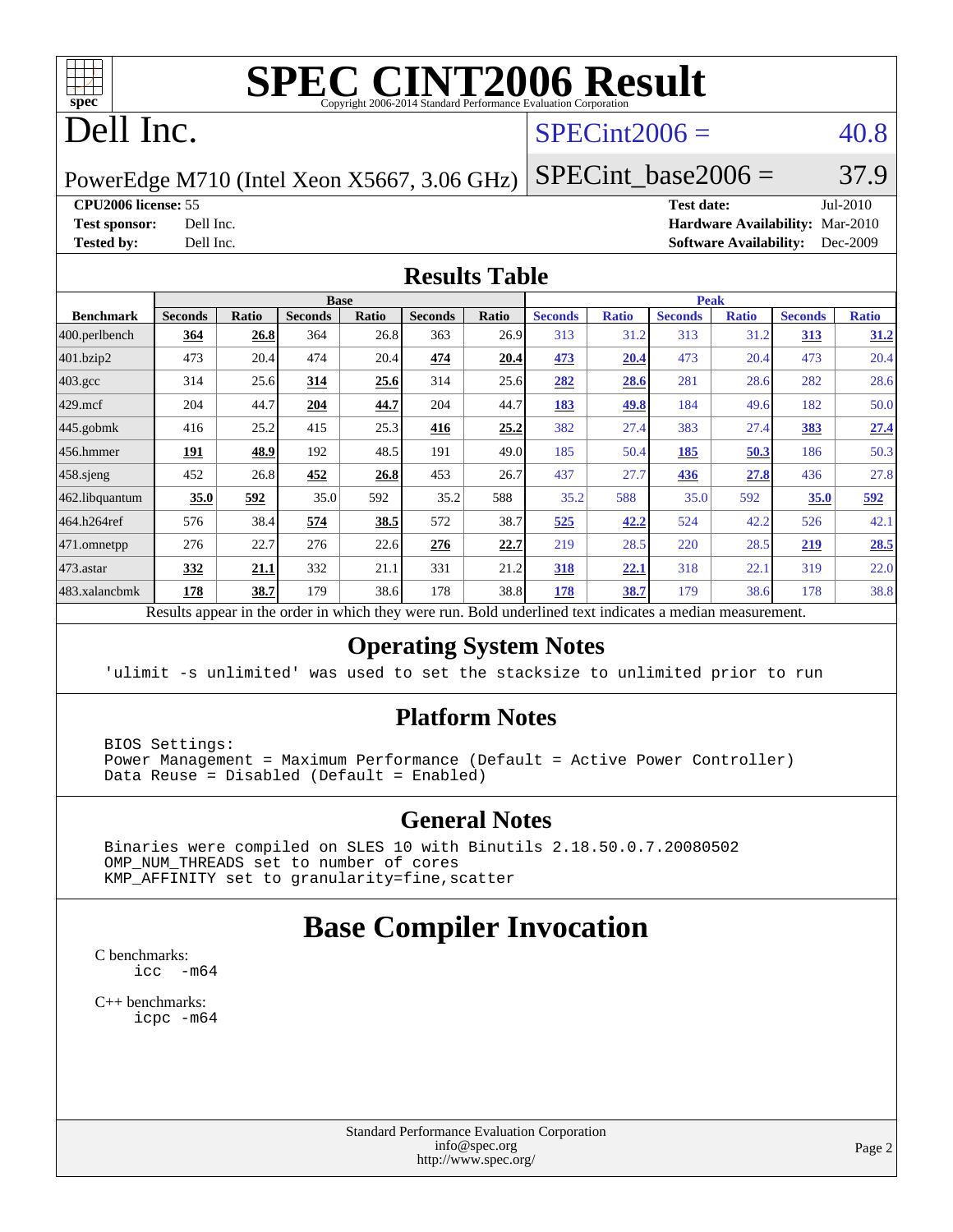

# **[SPEC CINT2006 Result](http://www.spec.org/auto/cpu2006/Docs/result-fields.html#SPECCINT2006Result)**

# Dell Inc.

 $SPECint2006 = 40.8$  $SPECint2006 = 40.8$ 

PowerEdge M710 (Intel Xeon X5667, 3.06 GHz)

SPECint base2006 =  $37.9$ 

**[CPU2006 license:](http://www.spec.org/auto/cpu2006/Docs/result-fields.html#CPU2006license)** 55 **[Test date:](http://www.spec.org/auto/cpu2006/Docs/result-fields.html#Testdate)** Jul-2010 **[Test sponsor:](http://www.spec.org/auto/cpu2006/Docs/result-fields.html#Testsponsor)** Dell Inc. **[Hardware Availability:](http://www.spec.org/auto/cpu2006/Docs/result-fields.html#HardwareAvailability)** Mar-2010 **[Tested by:](http://www.spec.org/auto/cpu2006/Docs/result-fields.html#Testedby)** Dell Inc. **[Software Availability:](http://www.spec.org/auto/cpu2006/Docs/result-fields.html#SoftwareAvailability)** Dec-2009

### **[Base Portability Flags](http://www.spec.org/auto/cpu2006/Docs/result-fields.html#BasePortabilityFlags)**

 400.perlbench: [-DSPEC\\_CPU\\_LP64](http://www.spec.org/cpu2006/results/res2010q3/cpu2006-20100719-12584.flags.html#b400.perlbench_basePORTABILITY_DSPEC_CPU_LP64) [-DSPEC\\_CPU\\_LINUX\\_X64](http://www.spec.org/cpu2006/results/res2010q3/cpu2006-20100719-12584.flags.html#b400.perlbench_baseCPORTABILITY_DSPEC_CPU_LINUX_X64) 401.bzip2: [-DSPEC\\_CPU\\_LP64](http://www.spec.org/cpu2006/results/res2010q3/cpu2006-20100719-12584.flags.html#suite_basePORTABILITY401_bzip2_DSPEC_CPU_LP64) 403.gcc: [-DSPEC\\_CPU\\_LP64](http://www.spec.org/cpu2006/results/res2010q3/cpu2006-20100719-12584.flags.html#suite_basePORTABILITY403_gcc_DSPEC_CPU_LP64) 429.mcf: [-DSPEC\\_CPU\\_LP64](http://www.spec.org/cpu2006/results/res2010q3/cpu2006-20100719-12584.flags.html#suite_basePORTABILITY429_mcf_DSPEC_CPU_LP64) 445.gobmk: [-DSPEC\\_CPU\\_LP64](http://www.spec.org/cpu2006/results/res2010q3/cpu2006-20100719-12584.flags.html#suite_basePORTABILITY445_gobmk_DSPEC_CPU_LP64) 456.hmmer: [-DSPEC\\_CPU\\_LP64](http://www.spec.org/cpu2006/results/res2010q3/cpu2006-20100719-12584.flags.html#suite_basePORTABILITY456_hmmer_DSPEC_CPU_LP64) 458.sjeng: [-DSPEC\\_CPU\\_LP64](http://www.spec.org/cpu2006/results/res2010q3/cpu2006-20100719-12584.flags.html#suite_basePORTABILITY458_sjeng_DSPEC_CPU_LP64) 462.libquantum: [-DSPEC\\_CPU\\_LP64](http://www.spec.org/cpu2006/results/res2010q3/cpu2006-20100719-12584.flags.html#suite_basePORTABILITY462_libquantum_DSPEC_CPU_LP64) [-DSPEC\\_CPU\\_LINUX](http://www.spec.org/cpu2006/results/res2010q3/cpu2006-20100719-12584.flags.html#b462.libquantum_baseCPORTABILITY_DSPEC_CPU_LINUX) 464.h264ref: [-DSPEC\\_CPU\\_LP64](http://www.spec.org/cpu2006/results/res2010q3/cpu2006-20100719-12584.flags.html#suite_basePORTABILITY464_h264ref_DSPEC_CPU_LP64) 471.omnetpp: [-DSPEC\\_CPU\\_LP64](http://www.spec.org/cpu2006/results/res2010q3/cpu2006-20100719-12584.flags.html#suite_basePORTABILITY471_omnetpp_DSPEC_CPU_LP64) 473.astar: [-DSPEC\\_CPU\\_LP64](http://www.spec.org/cpu2006/results/res2010q3/cpu2006-20100719-12584.flags.html#suite_basePORTABILITY473_astar_DSPEC_CPU_LP64) 483.xalancbmk: [-DSPEC\\_CPU\\_LP64](http://www.spec.org/cpu2006/results/res2010q3/cpu2006-20100719-12584.flags.html#suite_basePORTABILITY483_xalancbmk_DSPEC_CPU_LP64) [-DSPEC\\_CPU\\_LINUX](http://www.spec.org/cpu2006/results/res2010q3/cpu2006-20100719-12584.flags.html#b483.xalancbmk_baseCXXPORTABILITY_DSPEC_CPU_LINUX)

### **[Base Optimization Flags](http://www.spec.org/auto/cpu2006/Docs/result-fields.html#BaseOptimizationFlags)**

[C benchmarks](http://www.spec.org/auto/cpu2006/Docs/result-fields.html#Cbenchmarks):

[-xSSE4.2](http://www.spec.org/cpu2006/results/res2010q3/cpu2006-20100719-12584.flags.html#user_CCbase_f-xSSE42_f91528193cf0b216347adb8b939d4107) [-ipo](http://www.spec.org/cpu2006/results/res2010q3/cpu2006-20100719-12584.flags.html#user_CCbase_f-ipo) [-O3](http://www.spec.org/cpu2006/results/res2010q3/cpu2006-20100719-12584.flags.html#user_CCbase_f-O3) [-no-prec-div](http://www.spec.org/cpu2006/results/res2010q3/cpu2006-20100719-12584.flags.html#user_CCbase_f-no-prec-div) [-static](http://www.spec.org/cpu2006/results/res2010q3/cpu2006-20100719-12584.flags.html#user_CCbase_f-static) [-parallel](http://www.spec.org/cpu2006/results/res2010q3/cpu2006-20100719-12584.flags.html#user_CCbase_f-parallel) [-opt-prefetch](http://www.spec.org/cpu2006/results/res2010q3/cpu2006-20100719-12584.flags.html#user_CCbase_f-opt-prefetch)

[C++ benchmarks:](http://www.spec.org/auto/cpu2006/Docs/result-fields.html#CXXbenchmarks)

[-xSSE4.2](http://www.spec.org/cpu2006/results/res2010q3/cpu2006-20100719-12584.flags.html#user_CXXbase_f-xSSE42_f91528193cf0b216347adb8b939d4107) [-ipo](http://www.spec.org/cpu2006/results/res2010q3/cpu2006-20100719-12584.flags.html#user_CXXbase_f-ipo) [-O3](http://www.spec.org/cpu2006/results/res2010q3/cpu2006-20100719-12584.flags.html#user_CXXbase_f-O3) [-no-prec-div](http://www.spec.org/cpu2006/results/res2010q3/cpu2006-20100719-12584.flags.html#user_CXXbase_f-no-prec-div) [-opt-prefetch](http://www.spec.org/cpu2006/results/res2010q3/cpu2006-20100719-12584.flags.html#user_CXXbase_f-opt-prefetch) [-Wl,-z,muldefs](http://www.spec.org/cpu2006/results/res2010q3/cpu2006-20100719-12584.flags.html#user_CXXbase_link_force_multiple1_74079c344b956b9658436fd1b6dd3a8a) [-L/home/cmplr/usr3/alrahate/cpu2006.1.1.ic11.1/libic11.1-64bit -lsmartheap64](http://www.spec.org/cpu2006/results/res2010q3/cpu2006-20100719-12584.flags.html#user_CXXbase_SmartHeap64_e2306cda84805d1ab360117a79ff779c)

### **[Base Other Flags](http://www.spec.org/auto/cpu2006/Docs/result-fields.html#BaseOtherFlags)**

[C benchmarks](http://www.spec.org/auto/cpu2006/Docs/result-fields.html#Cbenchmarks):

403.gcc: [-Dalloca=\\_alloca](http://www.spec.org/cpu2006/results/res2010q3/cpu2006-20100719-12584.flags.html#b403.gcc_baseEXTRA_CFLAGS_Dalloca_be3056838c12de2578596ca5467af7f3)

## **[Peak Compiler Invocation](http://www.spec.org/auto/cpu2006/Docs/result-fields.html#PeakCompilerInvocation)**

[C benchmarks \(except as noted below\)](http://www.spec.org/auto/cpu2006/Docs/result-fields.html#Cbenchmarksexceptasnotedbelow):

[icc -m64](http://www.spec.org/cpu2006/results/res2010q3/cpu2006-20100719-12584.flags.html#user_CCpeak_intel_icc_64bit_f346026e86af2a669e726fe758c88044)

400.perlbench: [icc -m32](http://www.spec.org/cpu2006/results/res2010q3/cpu2006-20100719-12584.flags.html#user_peakCCLD400_perlbench_intel_icc_32bit_a6a621f8d50482236b970c6ac5f55f93)

429.mcf: [icc -m32](http://www.spec.org/cpu2006/results/res2010q3/cpu2006-20100719-12584.flags.html#user_peakCCLD429_mcf_intel_icc_32bit_a6a621f8d50482236b970c6ac5f55f93)

445.gobmk: [icc -m32](http://www.spec.org/cpu2006/results/res2010q3/cpu2006-20100719-12584.flags.html#user_peakCCLD445_gobmk_intel_icc_32bit_a6a621f8d50482236b970c6ac5f55f93)

464.h264ref: [icc -m32](http://www.spec.org/cpu2006/results/res2010q3/cpu2006-20100719-12584.flags.html#user_peakCCLD464_h264ref_intel_icc_32bit_a6a621f8d50482236b970c6ac5f55f93)

[C++ benchmarks \(except as noted below\):](http://www.spec.org/auto/cpu2006/Docs/result-fields.html#CXXbenchmarksexceptasnotedbelow) [icpc -m64](http://www.spec.org/cpu2006/results/res2010q3/cpu2006-20100719-12584.flags.html#user_CXXpeak_intel_icpc_64bit_fc66a5337ce925472a5c54ad6a0de310)

Continued on next page

Standard Performance Evaluation Corporation [info@spec.org](mailto:info@spec.org) <http://www.spec.org/>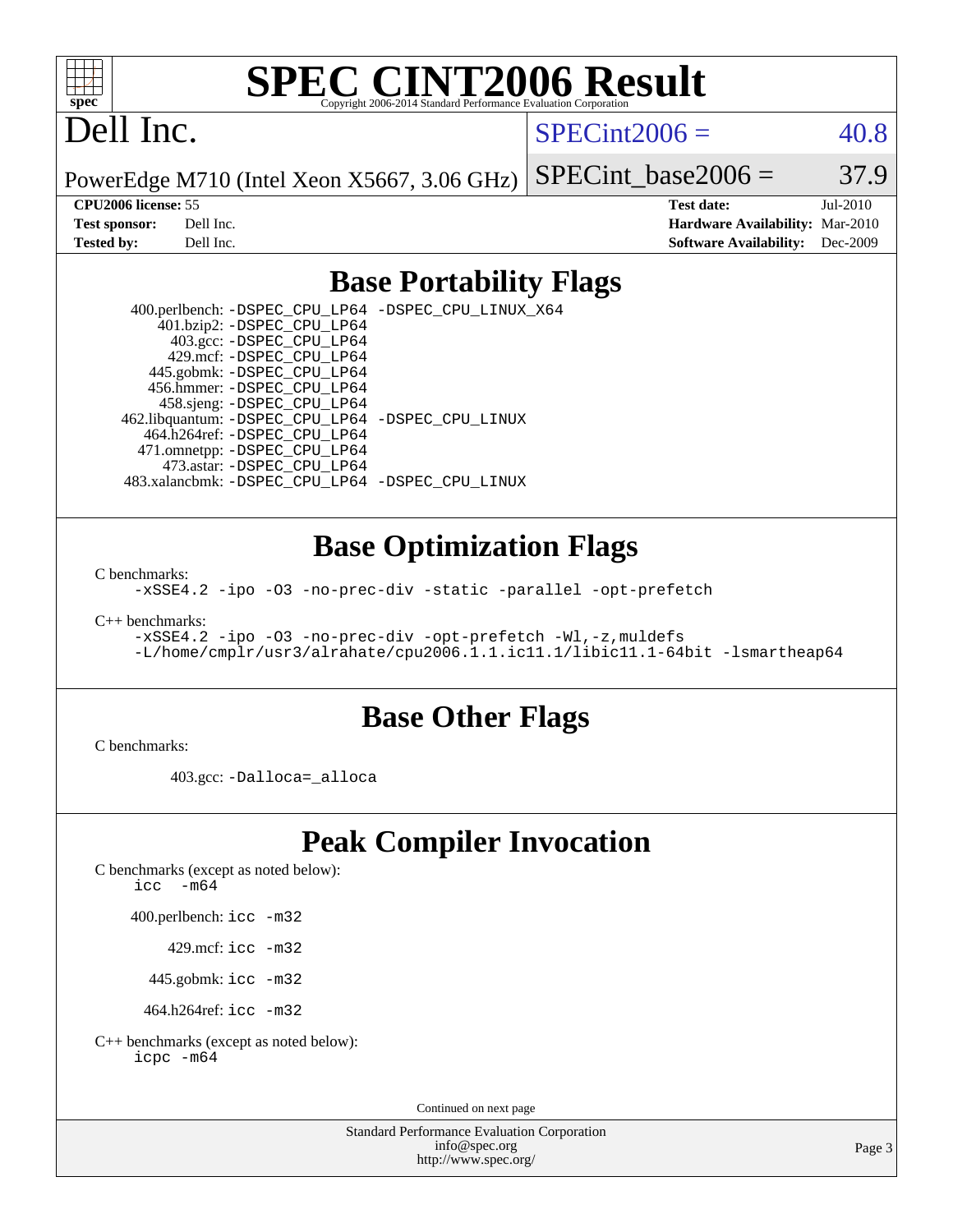# **[SPEC CINT2006 Result](http://www.spec.org/auto/cpu2006/Docs/result-fields.html#SPECCINT2006Result)**

Dell Inc.

 $SPECint2006 = 40.8$  $SPECint2006 = 40.8$ 

PowerEdge M710 (Intel Xeon X5667, 3.06 GHz) SPECint base2006 =  $37.9$ 

**[CPU2006 license:](http://www.spec.org/auto/cpu2006/Docs/result-fields.html#CPU2006license)** 55 **[Test date:](http://www.spec.org/auto/cpu2006/Docs/result-fields.html#Testdate)** Jul-2010 **[Test sponsor:](http://www.spec.org/auto/cpu2006/Docs/result-fields.html#Testsponsor)** Dell Inc. **[Hardware Availability:](http://www.spec.org/auto/cpu2006/Docs/result-fields.html#HardwareAvailability)** Mar-2010 **[Tested by:](http://www.spec.org/auto/cpu2006/Docs/result-fields.html#Testedby)** Dell Inc. **[Software Availability:](http://www.spec.org/auto/cpu2006/Docs/result-fields.html#SoftwareAvailability)** Dec-2009

## **[Peak Compiler Invocation \(Continued\)](http://www.spec.org/auto/cpu2006/Docs/result-fields.html#PeakCompilerInvocation)**

471.omnetpp: [icpc -m32](http://www.spec.org/cpu2006/results/res2010q3/cpu2006-20100719-12584.flags.html#user_peakCXXLD471_omnetpp_intel_icpc_32bit_4e5a5ef1a53fd332b3c49e69c3330699)

### **[Peak Portability Flags](http://www.spec.org/auto/cpu2006/Docs/result-fields.html#PeakPortabilityFlags)**

 400.perlbench: [-DSPEC\\_CPU\\_LINUX\\_IA32](http://www.spec.org/cpu2006/results/res2010q3/cpu2006-20100719-12584.flags.html#b400.perlbench_peakCPORTABILITY_DSPEC_CPU_LINUX_IA32) 401.bzip2: [-DSPEC\\_CPU\\_LP64](http://www.spec.org/cpu2006/results/res2010q3/cpu2006-20100719-12584.flags.html#suite_peakPORTABILITY401_bzip2_DSPEC_CPU_LP64)

 403.gcc: [-DSPEC\\_CPU\\_LP64](http://www.spec.org/cpu2006/results/res2010q3/cpu2006-20100719-12584.flags.html#suite_peakPORTABILITY403_gcc_DSPEC_CPU_LP64) 456.hmmer: [-DSPEC\\_CPU\\_LP64](http://www.spec.org/cpu2006/results/res2010q3/cpu2006-20100719-12584.flags.html#suite_peakPORTABILITY456_hmmer_DSPEC_CPU_LP64) 458.sjeng: [-DSPEC\\_CPU\\_LP64](http://www.spec.org/cpu2006/results/res2010q3/cpu2006-20100719-12584.flags.html#suite_peakPORTABILITY458_sjeng_DSPEC_CPU_LP64) 462.libquantum: [-DSPEC\\_CPU\\_LP64](http://www.spec.org/cpu2006/results/res2010q3/cpu2006-20100719-12584.flags.html#suite_peakPORTABILITY462_libquantum_DSPEC_CPU_LP64) [-DSPEC\\_CPU\\_LINUX](http://www.spec.org/cpu2006/results/res2010q3/cpu2006-20100719-12584.flags.html#b462.libquantum_peakCPORTABILITY_DSPEC_CPU_LINUX) 473.astar: [-DSPEC\\_CPU\\_LP64](http://www.spec.org/cpu2006/results/res2010q3/cpu2006-20100719-12584.flags.html#suite_peakPORTABILITY473_astar_DSPEC_CPU_LP64) 483.xalancbmk: [-DSPEC\\_CPU\\_LP64](http://www.spec.org/cpu2006/results/res2010q3/cpu2006-20100719-12584.flags.html#suite_peakPORTABILITY483_xalancbmk_DSPEC_CPU_LP64) [-DSPEC\\_CPU\\_LINUX](http://www.spec.org/cpu2006/results/res2010q3/cpu2006-20100719-12584.flags.html#b483.xalancbmk_peakCXXPORTABILITY_DSPEC_CPU_LINUX)

## **[Peak Optimization Flags](http://www.spec.org/auto/cpu2006/Docs/result-fields.html#PeakOptimizationFlags)**

[C benchmarks](http://www.spec.org/auto/cpu2006/Docs/result-fields.html#Cbenchmarks):

 400.perlbench: [-xSSE4.2](http://www.spec.org/cpu2006/results/res2010q3/cpu2006-20100719-12584.flags.html#user_peakPASS2_CFLAGSPASS2_LDCFLAGS400_perlbench_f-xSSE42_f91528193cf0b216347adb8b939d4107)(pass 2) [-prof-gen](http://www.spec.org/cpu2006/results/res2010q3/cpu2006-20100719-12584.flags.html#user_peakPASS1_CFLAGSPASS1_LDCFLAGS400_perlbench_prof_gen_e43856698f6ca7b7e442dfd80e94a8fc)(pass 1) [-ipo](http://www.spec.org/cpu2006/results/res2010q3/cpu2006-20100719-12584.flags.html#user_peakPASS2_CFLAGSPASS2_LDCFLAGS400_perlbench_f-ipo)(pass 2) [-O3](http://www.spec.org/cpu2006/results/res2010q3/cpu2006-20100719-12584.flags.html#user_peakPASS2_CFLAGSPASS2_LDCFLAGS400_perlbench_f-O3)(pass 2) [-no-prec-div](http://www.spec.org/cpu2006/results/res2010q3/cpu2006-20100719-12584.flags.html#user_peakPASS2_CFLAGSPASS2_LDCFLAGS400_perlbench_f-no-prec-div)(pass 2) [-static](http://www.spec.org/cpu2006/results/res2010q3/cpu2006-20100719-12584.flags.html#user_peakPASS2_CFLAGSPASS2_LDCFLAGS400_perlbench_f-static)(pass 2) [-prof-use](http://www.spec.org/cpu2006/results/res2010q3/cpu2006-20100719-12584.flags.html#user_peakPASS2_CFLAGSPASS2_LDCFLAGS400_perlbench_prof_use_bccf7792157ff70d64e32fe3e1250b55)(pass 2) [-ansi-alias](http://www.spec.org/cpu2006/results/res2010q3/cpu2006-20100719-12584.flags.html#user_peakCOPTIMIZE400_perlbench_f-ansi-alias) [-opt-prefetch](http://www.spec.org/cpu2006/results/res2010q3/cpu2006-20100719-12584.flags.html#user_peakCOPTIMIZE400_perlbench_f-opt-prefetch) 401.bzip2: [-xSSE4.2](http://www.spec.org/cpu2006/results/res2010q3/cpu2006-20100719-12584.flags.html#user_peakPASS2_CFLAGSPASS2_LDCFLAGS401_bzip2_f-xSSE42_f91528193cf0b216347adb8b939d4107)(pass 2) [-prof-gen](http://www.spec.org/cpu2006/results/res2010q3/cpu2006-20100719-12584.flags.html#user_peakPASS1_CFLAGSPASS1_LDCFLAGS401_bzip2_prof_gen_e43856698f6ca7b7e442dfd80e94a8fc)(pass 1) [-ipo](http://www.spec.org/cpu2006/results/res2010q3/cpu2006-20100719-12584.flags.html#user_peakPASS2_CFLAGSPASS2_LDCFLAGS401_bzip2_f-ipo)(pass 2) [-O3](http://www.spec.org/cpu2006/results/res2010q3/cpu2006-20100719-12584.flags.html#user_peakPASS2_CFLAGSPASS2_LDCFLAGS401_bzip2_f-O3)(pass 2) [-no-prec-div](http://www.spec.org/cpu2006/results/res2010q3/cpu2006-20100719-12584.flags.html#user_peakCOPTIMIZEPASS2_CFLAGSPASS2_LDCFLAGS401_bzip2_f-no-prec-div) [-static](http://www.spec.org/cpu2006/results/res2010q3/cpu2006-20100719-12584.flags.html#user_peakPASS2_CFLAGSPASS2_LDCFLAGS401_bzip2_f-static)(pass 2) [-prof-use](http://www.spec.org/cpu2006/results/res2010q3/cpu2006-20100719-12584.flags.html#user_peakPASS2_CFLAGSPASS2_LDCFLAGS401_bzip2_prof_use_bccf7792157ff70d64e32fe3e1250b55)(pass 2) [-auto-ilp32](http://www.spec.org/cpu2006/results/res2010q3/cpu2006-20100719-12584.flags.html#user_peakCOPTIMIZE401_bzip2_f-auto-ilp32) [-opt-prefetch](http://www.spec.org/cpu2006/results/res2010q3/cpu2006-20100719-12584.flags.html#user_peakCOPTIMIZE401_bzip2_f-opt-prefetch) [-ansi-alias](http://www.spec.org/cpu2006/results/res2010q3/cpu2006-20100719-12584.flags.html#user_peakCOPTIMIZE401_bzip2_f-ansi-alias) 403.gcc: [-xSSE4.2](http://www.spec.org/cpu2006/results/res2010q3/cpu2006-20100719-12584.flags.html#user_peakCOPTIMIZE403_gcc_f-xSSE42_f91528193cf0b216347adb8b939d4107) [-ipo](http://www.spec.org/cpu2006/results/res2010q3/cpu2006-20100719-12584.flags.html#user_peakCOPTIMIZE403_gcc_f-ipo) [-O3](http://www.spec.org/cpu2006/results/res2010q3/cpu2006-20100719-12584.flags.html#user_peakCOPTIMIZE403_gcc_f-O3) [-no-prec-div](http://www.spec.org/cpu2006/results/res2010q3/cpu2006-20100719-12584.flags.html#user_peakCOPTIMIZE403_gcc_f-no-prec-div) [-static](http://www.spec.org/cpu2006/results/res2010q3/cpu2006-20100719-12584.flags.html#user_peakCOPTIMIZE403_gcc_f-static) [-inline-calloc](http://www.spec.org/cpu2006/results/res2010q3/cpu2006-20100719-12584.flags.html#user_peakCOPTIMIZE403_gcc_f-inline-calloc) [-opt-malloc-options=3](http://www.spec.org/cpu2006/results/res2010q3/cpu2006-20100719-12584.flags.html#user_peakCOPTIMIZE403_gcc_f-opt-malloc-options_13ab9b803cf986b4ee62f0a5998c2238) [-auto-ilp32](http://www.spec.org/cpu2006/results/res2010q3/cpu2006-20100719-12584.flags.html#user_peakCOPTIMIZE403_gcc_f-auto-ilp32) 429.mcf: [-xSSE4.2](http://www.spec.org/cpu2006/results/res2010q3/cpu2006-20100719-12584.flags.html#user_peakCOPTIMIZE429_mcf_f-xSSE42_f91528193cf0b216347adb8b939d4107) [-ipo](http://www.spec.org/cpu2006/results/res2010q3/cpu2006-20100719-12584.flags.html#user_peakCOPTIMIZE429_mcf_f-ipo) [-O3](http://www.spec.org/cpu2006/results/res2010q3/cpu2006-20100719-12584.flags.html#user_peakCOPTIMIZE429_mcf_f-O3) [-no-prec-div](http://www.spec.org/cpu2006/results/res2010q3/cpu2006-20100719-12584.flags.html#user_peakCOPTIMIZE429_mcf_f-no-prec-div) [-static](http://www.spec.org/cpu2006/results/res2010q3/cpu2006-20100719-12584.flags.html#user_peakCOPTIMIZE429_mcf_f-static) [-opt-prefetch](http://www.spec.org/cpu2006/results/res2010q3/cpu2006-20100719-12584.flags.html#user_peakCOPTIMIZE429_mcf_f-opt-prefetch) 445.gobmk: [-xSSE4.2](http://www.spec.org/cpu2006/results/res2010q3/cpu2006-20100719-12584.flags.html#user_peakPASS2_CFLAGSPASS2_LDCFLAGS445_gobmk_f-xSSE42_f91528193cf0b216347adb8b939d4107)(pass 2) [-prof-gen](http://www.spec.org/cpu2006/results/res2010q3/cpu2006-20100719-12584.flags.html#user_peakPASS1_CFLAGSPASS1_LDCFLAGS445_gobmk_prof_gen_e43856698f6ca7b7e442dfd80e94a8fc)(pass 1) [-prof-use](http://www.spec.org/cpu2006/results/res2010q3/cpu2006-20100719-12584.flags.html#user_peakPASS2_CFLAGSPASS2_LDCFLAGS445_gobmk_prof_use_bccf7792157ff70d64e32fe3e1250b55)(pass 2) [-O2](http://www.spec.org/cpu2006/results/res2010q3/cpu2006-20100719-12584.flags.html#user_peakCOPTIMIZE445_gobmk_f-O2) [-ipo](http://www.spec.org/cpu2006/results/res2010q3/cpu2006-20100719-12584.flags.html#user_peakCOPTIMIZE445_gobmk_f-ipo) [-no-prec-div](http://www.spec.org/cpu2006/results/res2010q3/cpu2006-20100719-12584.flags.html#user_peakCOPTIMIZE445_gobmk_f-no-prec-div) [-ansi-alias](http://www.spec.org/cpu2006/results/res2010q3/cpu2006-20100719-12584.flags.html#user_peakCOPTIMIZE445_gobmk_f-ansi-alias) 456.hmmer: [-xSSE4.2](http://www.spec.org/cpu2006/results/res2010q3/cpu2006-20100719-12584.flags.html#user_peakCOPTIMIZE456_hmmer_f-xSSE42_f91528193cf0b216347adb8b939d4107) [-ipo](http://www.spec.org/cpu2006/results/res2010q3/cpu2006-20100719-12584.flags.html#user_peakCOPTIMIZE456_hmmer_f-ipo) [-O3](http://www.spec.org/cpu2006/results/res2010q3/cpu2006-20100719-12584.flags.html#user_peakCOPTIMIZE456_hmmer_f-O3) [-no-prec-div](http://www.spec.org/cpu2006/results/res2010q3/cpu2006-20100719-12584.flags.html#user_peakCOPTIMIZE456_hmmer_f-no-prec-div) [-static](http://www.spec.org/cpu2006/results/res2010q3/cpu2006-20100719-12584.flags.html#user_peakCOPTIMIZE456_hmmer_f-static) [-unroll2](http://www.spec.org/cpu2006/results/res2010q3/cpu2006-20100719-12584.flags.html#user_peakCOPTIMIZE456_hmmer_f-unroll_784dae83bebfb236979b41d2422d7ec2) [-ansi-alias](http://www.spec.org/cpu2006/results/res2010q3/cpu2006-20100719-12584.flags.html#user_peakCOPTIMIZE456_hmmer_f-ansi-alias) [-auto-ilp32](http://www.spec.org/cpu2006/results/res2010q3/cpu2006-20100719-12584.flags.html#user_peakCOPTIMIZE456_hmmer_f-auto-ilp32) 458.sjeng: [-xSSE4.2](http://www.spec.org/cpu2006/results/res2010q3/cpu2006-20100719-12584.flags.html#user_peakPASS2_CFLAGSPASS2_LDCFLAGS458_sjeng_f-xSSE42_f91528193cf0b216347adb8b939d4107)(pass 2) [-prof-gen](http://www.spec.org/cpu2006/results/res2010q3/cpu2006-20100719-12584.flags.html#user_peakPASS1_CFLAGSPASS1_LDCFLAGS458_sjeng_prof_gen_e43856698f6ca7b7e442dfd80e94a8fc)(pass 1) [-ipo](http://www.spec.org/cpu2006/results/res2010q3/cpu2006-20100719-12584.flags.html#user_peakPASS2_CFLAGSPASS2_LDCFLAGS458_sjeng_f-ipo)(pass 2) [-O3](http://www.spec.org/cpu2006/results/res2010q3/cpu2006-20100719-12584.flags.html#user_peakPASS2_CFLAGSPASS2_LDCFLAGS458_sjeng_f-O3)(pass 2) [-no-prec-div](http://www.spec.org/cpu2006/results/res2010q3/cpu2006-20100719-12584.flags.html#user_peakPASS2_CFLAGSPASS2_LDCFLAGS458_sjeng_f-no-prec-div)(pass 2) [-static](http://www.spec.org/cpu2006/results/res2010q3/cpu2006-20100719-12584.flags.html#user_peakPASS2_CFLAGSPASS2_LDCFLAGS458_sjeng_f-static)(pass 2) [-prof-use](http://www.spec.org/cpu2006/results/res2010q3/cpu2006-20100719-12584.flags.html#user_peakPASS2_CFLAGSPASS2_LDCFLAGS458_sjeng_prof_use_bccf7792157ff70d64e32fe3e1250b55)(pass 2) [-unroll4](http://www.spec.org/cpu2006/results/res2010q3/cpu2006-20100719-12584.flags.html#user_peakCOPTIMIZE458_sjeng_f-unroll_4e5e4ed65b7fd20bdcd365bec371b81f) 462.libquantum: [-xSSE4.2](http://www.spec.org/cpu2006/results/res2010q3/cpu2006-20100719-12584.flags.html#user_peakCOPTIMIZE462_libquantum_f-xSSE42_f91528193cf0b216347adb8b939d4107) [-ipo](http://www.spec.org/cpu2006/results/res2010q3/cpu2006-20100719-12584.flags.html#user_peakCOPTIMIZE462_libquantum_f-ipo) [-O3](http://www.spec.org/cpu2006/results/res2010q3/cpu2006-20100719-12584.flags.html#user_peakCOPTIMIZE462_libquantum_f-O3) [-no-prec-div](http://www.spec.org/cpu2006/results/res2010q3/cpu2006-20100719-12584.flags.html#user_peakCOPTIMIZE462_libquantum_f-no-prec-div) [-static](http://www.spec.org/cpu2006/results/res2010q3/cpu2006-20100719-12584.flags.html#user_peakCOPTIMIZE462_libquantum_f-static) [-parallel](http://www.spec.org/cpu2006/results/res2010q3/cpu2006-20100719-12584.flags.html#user_peakCOPTIMIZE462_libquantum_f-parallel) [-opt-prefetch](http://www.spec.org/cpu2006/results/res2010q3/cpu2006-20100719-12584.flags.html#user_peakCOPTIMIZE462_libquantum_f-opt-prefetch) [-par-schedule-static=32768](http://www.spec.org/cpu2006/results/res2010q3/cpu2006-20100719-12584.flags.html#user_peakCOPTIMIZE462_libquantum_f-par-schedule_9386bcd99ba64e99ee01d1aafefddd14) [-ansi-alias](http://www.spec.org/cpu2006/results/res2010q3/cpu2006-20100719-12584.flags.html#user_peakCOPTIMIZE462_libquantum_f-ansi-alias) 464.h264ref: [-xSSE4.2](http://www.spec.org/cpu2006/results/res2010q3/cpu2006-20100719-12584.flags.html#user_peakPASS2_CFLAGSPASS2_LDCFLAGS464_h264ref_f-xSSE42_f91528193cf0b216347adb8b939d4107)(pass 2) [-prof-gen](http://www.spec.org/cpu2006/results/res2010q3/cpu2006-20100719-12584.flags.html#user_peakPASS1_CFLAGSPASS1_LDCFLAGS464_h264ref_prof_gen_e43856698f6ca7b7e442dfd80e94a8fc)(pass 1) [-ipo](http://www.spec.org/cpu2006/results/res2010q3/cpu2006-20100719-12584.flags.html#user_peakPASS2_CFLAGSPASS2_LDCFLAGS464_h264ref_f-ipo)(pass 2) [-O3](http://www.spec.org/cpu2006/results/res2010q3/cpu2006-20100719-12584.flags.html#user_peakPASS2_CFLAGSPASS2_LDCFLAGS464_h264ref_f-O3)(pass 2) [-no-prec-div](http://www.spec.org/cpu2006/results/res2010q3/cpu2006-20100719-12584.flags.html#user_peakPASS2_CFLAGSPASS2_LDCFLAGS464_h264ref_f-no-prec-div)(pass 2) [-static](http://www.spec.org/cpu2006/results/res2010q3/cpu2006-20100719-12584.flags.html#user_peakPASS2_CFLAGSPASS2_LDCFLAGS464_h264ref_f-static)(pass 2) [-prof-use](http://www.spec.org/cpu2006/results/res2010q3/cpu2006-20100719-12584.flags.html#user_peakPASS2_CFLAGSPASS2_LDCFLAGS464_h264ref_prof_use_bccf7792157ff70d64e32fe3e1250b55)(pass 2) [-unroll2](http://www.spec.org/cpu2006/results/res2010q3/cpu2006-20100719-12584.flags.html#user_peakCOPTIMIZE464_h264ref_f-unroll_784dae83bebfb236979b41d2422d7ec2) [-ansi-alias](http://www.spec.org/cpu2006/results/res2010q3/cpu2006-20100719-12584.flags.html#user_peakCOPTIMIZE464_h264ref_f-ansi-alias)

Continued on next page

Standard Performance Evaluation Corporation [info@spec.org](mailto:info@spec.org) <http://www.spec.org/>